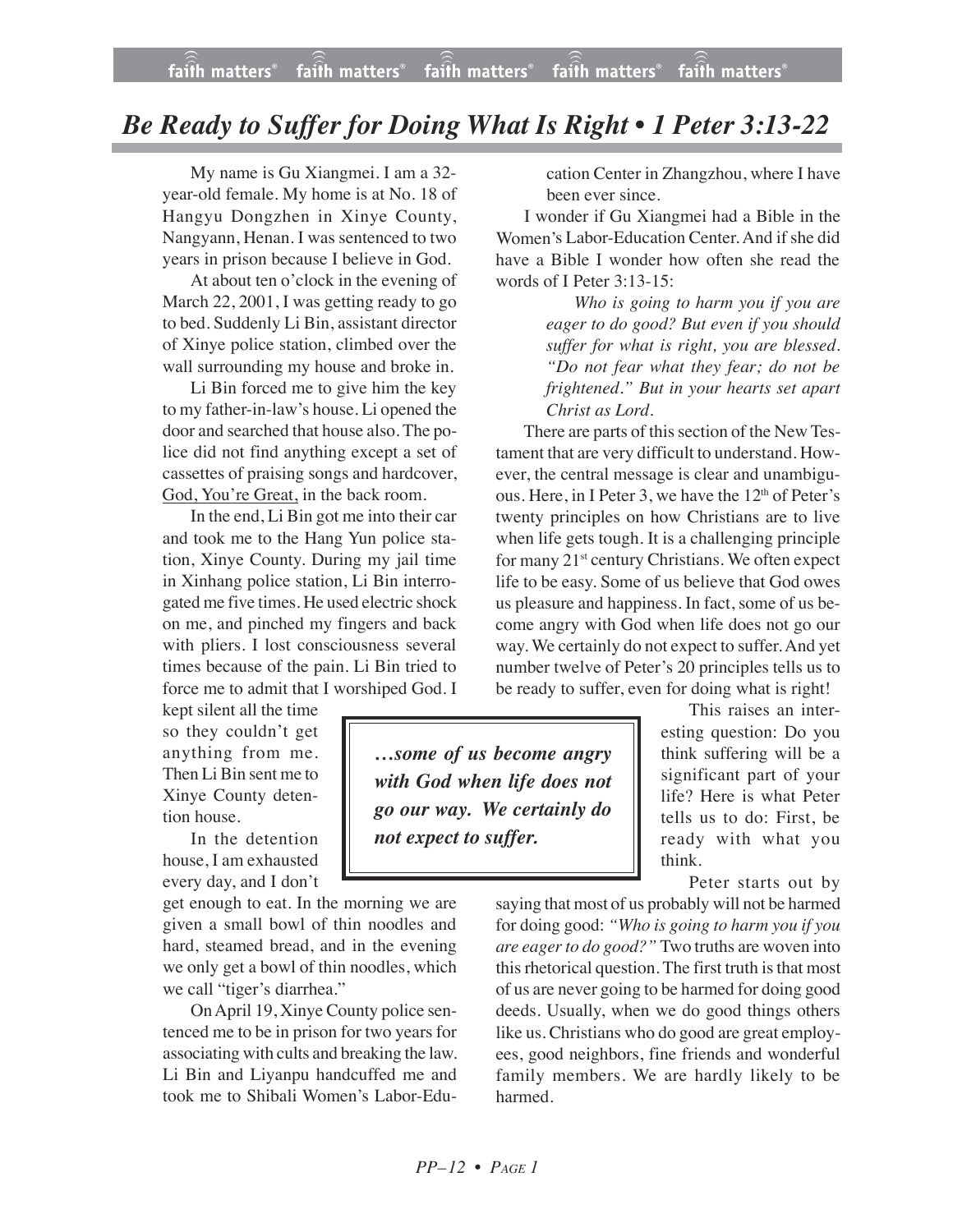## **faith matters® faith matters® faith matters® faith matters® faith matters®** ))) ))) ))) ))) )))

On the other hand, God promises to protect us from ultimate harm. While a Christian may be killed for doing good, God will give eternal life and thereby protect from ultimate harm.

*"But even if you should suffer for what is right, you are blessed."* The assumption is that Christians will suffer. There come times in life when we do everything right and still suffer. We tell the truth and are accused of lying. We are honest in business and get fired as if we had done something wrong. We do everything right and it turns out wrong.

Peter says that when that happens you are blessed. A basic meaning of "blessed" is "happy". At first this seems crazy. Why would anyone be happy about suffering? But it's not that we're happy about suffering. The happiness is about doing what is right. Christians experience deep delight and satisfaction in doing what is good and right for God regardless of the outcome. We delight to do good for God and for goodness' sake.

We do not have to be frightened. *"Do not fear what they fear; do not be frightened."* Peter assumes here that those who create problems for Christians are afraid of Christians. They are afraid of truth. They are afraid of God. They are afraid of good. That fear has overtaken them and they want to instill their fear into those they persecute.

Don't be afraid of them. Don't let them make us afraid. As Christians our confidence is in God. We believe that regardless of the circumstances God is ultimately in control and will eventually turn everything for good so we center our lives on him, not around those who try to intimidate us for doing what is right.

All of these are ways Christians should set up this thinking before suffering starts. Now is the time to program the software of our minds. In advance, believe that we probably will not be harmed for doing good, that even if we suffer for doing what is right we are blessed and we do not have to be frightened by those who seek to harm us. We must make up our minds to think this way before suffering starts!

Peter writes on and says that just as we need to be ready for suffering in what we think, we also need to be ready in what we do. First of all

and most of all, *"in your hearts set apart Christ as Lord."* This is the single most important element of Christian living. Make a personal commitment that Jesus Christ is the Boss of your life. Believe in him, desire to serve him, agree to obey him. Commit in advance that you will go where he wants you to go and do what he wants you to do. If he says to celebrate you will celebrate. If he calls you to suffering you will suffer. The central control point of life is no longer reserved for self but for Jesus.

When my mother became a citizen of the United States she had to renounce loyalty to any other country, monarch or government and swore allegiance to the United States of America. When Charleen and I married I vowed, "I will cling to thee and to thee alone so long as we both shall live."

Before we face suffering in our lives the Bible calls us to declare absolute, irrevocable and eternal allegiance to Jesus Christ as the Lord, Leader and Boss of our lives. Have you done that? If not, I invite you to do so today. It will be the best decision of your life. And, it will be a decision and a relationship to act upon when tough times come.

The second way to get ready for suffering is to always have an answer ready:

> *Always be prepared to give an answer to everyone who asks you to give the reason for the hope that you have. But do this with gentleness and respect, keeping a clear conscience, so that those who speak maliciously against your good behavior in Christ may be ashamed of their slander.*

This assumes that Christians have hope in the worst of situations. Our hope comes from the Lordship of Jesus.

So how does that work? If we have hope when we are falsely accused, when we are abandoned by a spouse, when we are fired from a job or suffering from a terminal disease or grieving the death of a child—we will be asked, "Why?" Others will want to know how we can be positive when everything is so negative. They will want to know how we can keep faith when we are suffering so. They will want to know what we are thinking.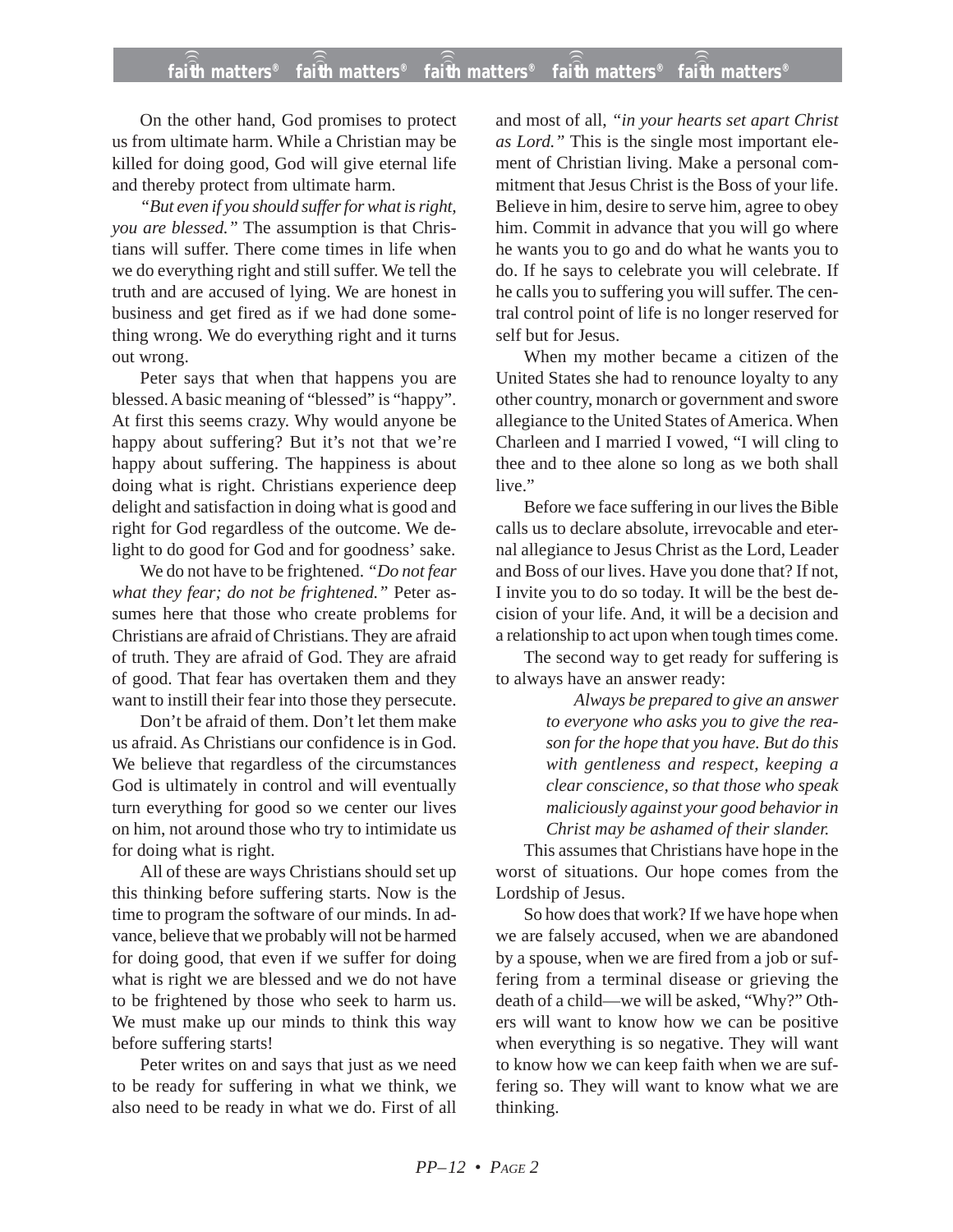## **faith matters® faith matters® faith matters® faith matters® faith matters®** ))) ))) ))) ))) )))

Peter says that we should be ready in advance to gently explain the difference Jesus makes in our lives. Tell them that you trust Jesus no matter how bad it gets or what happens. Tell them that it is better to belong to Jesus with everything going wrong than to not belong to Jesus with everything going right. Have an answer ready!

The third action to get ready for suffering is to be good for God's sake. This is a totally Christian approach to life. As Christians we are committed to do what is good and right whether we get anything out of it or not. The usual approach to life is to do good to get ahead. Work hard to get a promotion and a raise. Be nice to people so they will be nice to you. Be generous with your money so that you will get richer in return. But the Christian approach is to do good because it is God's will even if you end up suffering as a result. Peter writes in I Peter 3:17, *"It is better, if it is God's will, to suffer for doing good than for doing evil."*

Okay, let's review this. Before and during suffering here is how to think: We probably won't be harmed; we are blessed; we do not have to be frightened. Before and during suffering here is what to do: Set apart Christ as Lord; have an answer ready; be good for God's sake.

Peter finishes off this  $12<sup>th</sup>$  principle by telling us what every Christian wants to hear—be like Jesus. And then he starts talking about Jesus. He

says that Jesus suffered and died to bring us to God. In I Peter 3:18 we read, *"For Christ died for sins once for all, the righteous for the unrighteous, to bring you to God."*

Jesus was so good that he was better than anyone else, yet he suffered and died. He is our Leader, our Lord, our Example. We can learn how to suffer like Christians by remembering how Jesus suffered.

While the main point here is that Jesus suffered and we can follow his example, I Peter 3:18 also teaches one of the single greatest truths in the Bible. There is a sense in which this is the whole Bible in one statement. Jesus was sinless and innocent. He took our sins and guilt on himself. He suffered and died on the cross to bring us forever to God. To be a Christian is to believe this and claim it for ourselves.

The next time we suffer for anything, let us remember how much Jesus suffered for us.

Next in Peter's writing comes one of the most wonderful and difficult statements in the entire Bible. It starts out with a clear declaration of Jesus' supernatural resurrection from the dead: *"He was put to death in the body but made alive by the Spirit."* Yes, Jesus suffered and died, but he came back to life forever! That is what God does! He brings good out of bad. As Christians we, too, may have to suffer but we are also guaranteed eternal resurrection and life.

Next, Peter's mind and words in verses 19 and 20 seem to wander in directions that are hard to understand. Let me give you a quote from Martin Luther who said, "A wonderful text is this, and a more obscure passage than any other in the New Testament, so that I do not know for a certainty what Peter means." So, neither Martin Luther nor I can adequately explain these words. Here is what it says. See what you think:

> *. . . through whom also he went and preached to the spirits in prison who disobeyed long ago when God waited patiently in the days of Noah while the ark ws being built. In it only a few people, eight*

*That is what God does! He brings good out of bad.*

*in all, were saved through water. . . .*

Some Bible students think Jesus descended into hell between his death and resurrection and preached

the Gospel giving a second chance to those who died around the time of Noah. That is a pretty big stretch and not supported by the rest of the Bible. Some think that Jesus went to tell fallen rebellious angels that he had won the final victory over Satan. Whatever this obscure statement means, it has a bigger message. Jesus who died came back to life and did good things. The point is simple and clear that Christians who suffer like Jesus can and will end up doing good like Jesus. Good can and will come out of difficulty.